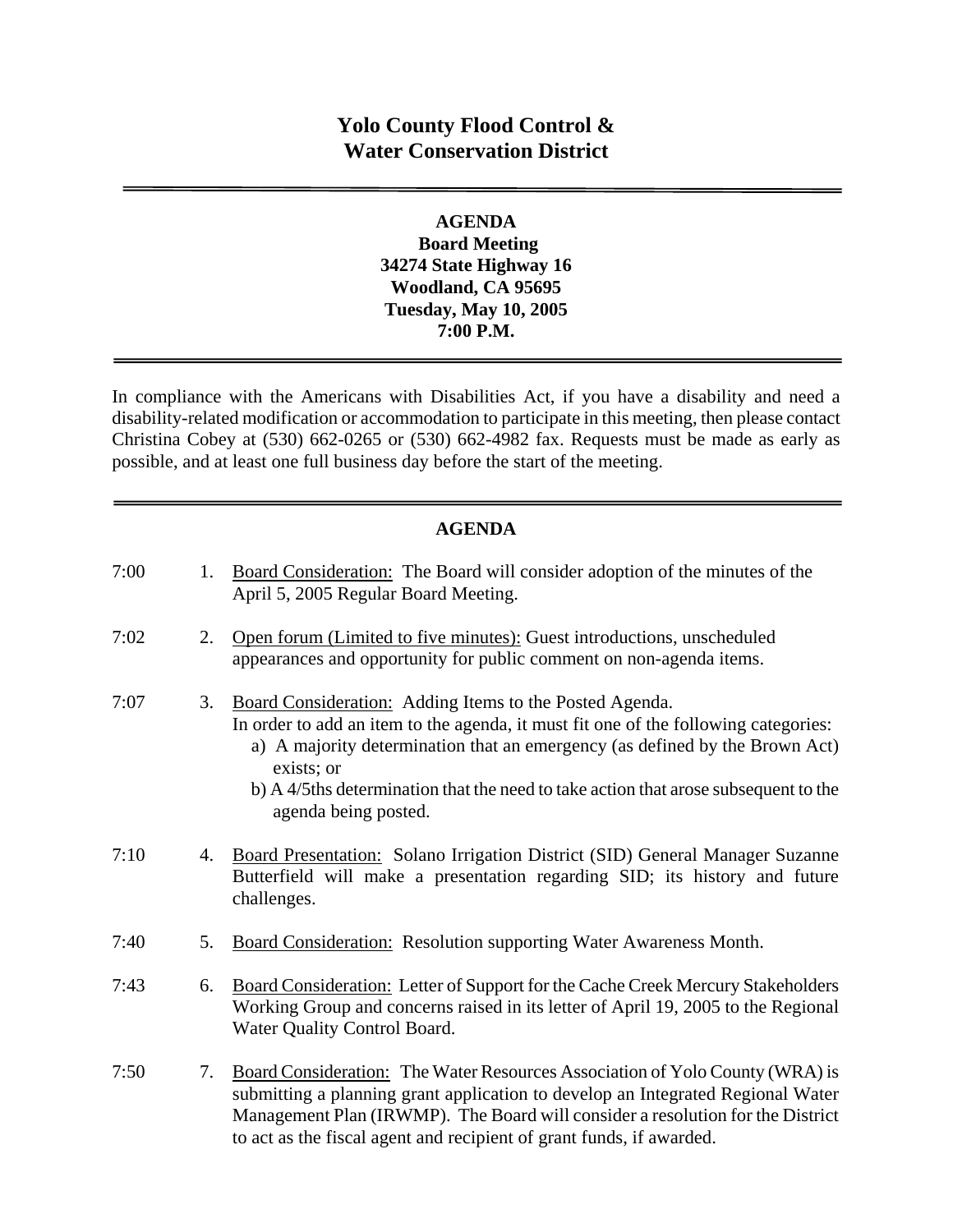| 8:10  | 8. | Adoption of the District's FY 2005/2006 Budget.<br><b>Board Consideration:</b>                                                                                                                                                                                                                                                  |
|-------|----|---------------------------------------------------------------------------------------------------------------------------------------------------------------------------------------------------------------------------------------------------------------------------------------------------------------------------------|
| 8:40  | 9. | Board Discussion: The Wild & Scenic Ad Hoc Subcommittee will report on and<br>discuss current activities related to State Wild & Scenic legislation (AB 1328).                                                                                                                                                                  |
| 9:00  |    | 10. Board Discussion: City of Davis, UC Davis, City of Woodland preparation of EIR<br>in support of Regional Treated Surface Water Project.                                                                                                                                                                                     |
| 9:05  |    | 11. Directors' Reports: Each member of the Board will have the opportunity to report<br>on meetings and conferences attended during the prior month on behalf of the<br>District.                                                                                                                                               |
| 9:15  |    | 12. Attorney's Report: The District's attorney will report on the following:<br>a) Current legal and legislative activities.                                                                                                                                                                                                    |
| 9:25  |    | 13. General Manager's Report: The Board will receive a report from the General<br>Manager or designated representatives regarding current general activities and<br>projects of the District.<br>a) General Activities<br>b) Operations, Maintenance and Water Conditions<br>c) Off-Season Maintenance and Construction Program |
| 9:45  |    | 14. General Discussion: Opportunity for Board members to ask questions for<br>clarification, provide information to staff, request staff to report back on a<br>matter, or direct staff to place a matter on a subsequent agenda.                                                                                               |
| 9:55  |    | 15. Board Consideration: The Board will consider the approval and the payments of<br>bills.                                                                                                                                                                                                                                     |
| 10:00 |    | 16. Adjourn                                                                                                                                                                                                                                                                                                                     |

The public may address the Board concerning an agenda item either before or during the Board's consideration of that agenda item. Public comment on items within the Board's jurisdiction is welcome, subject to reasonable time limits for each speaker. Upon request, agenda items may be moved up to accommodate those in attendance wishing to address that item. Times listed for consideration of agenda items are approximate only. The Board may consider any agenda item at any time during the Board meeting.

I declare that the foregoing agenda was posted at the office of the Yolo County Flood Control and Water Conservation District, 34274 State Highway 16, Woodland, CA on May 6, 2005.

By: \_\_\_\_\_\_\_\_\_\_\_\_\_\_\_\_\_\_\_\_\_\_\_\_\_\_\_\_\_\_\_\_\_\_\_\_\_

Bonnie Zentner, Administrative Assistant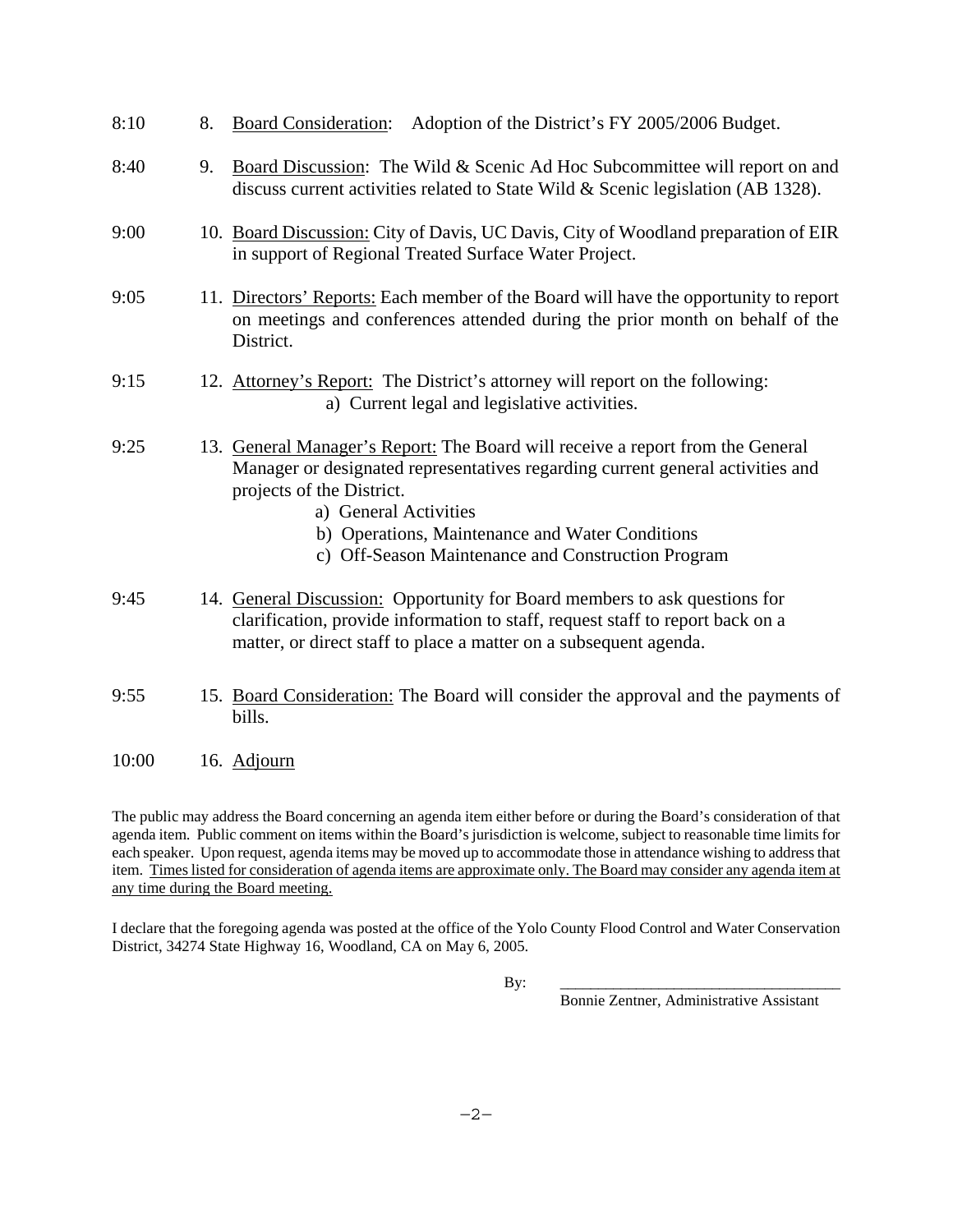### REGULAR BOARD MEETING MINUTES May 10, 2005

The regular May meeting of the Board of Directors of the Yolo County Flood Control and Water Conservation District was held at 7:00 p.m. on May 10, 2005 at its regular place of business, 34274 State Highway 16, Woodland, California. Chair Brice convened the meeting with Directors Scheuring, Rominger and Vink present. Also in attendance were:

District Staff and Consultants Tim O'Halloran, General Manager Christy Barton, Assistant General Manager Mike Horgan, Engineer Max Stevenson, Water Resources Associate Paul Bartkiewicz, Legal Counsel

### **Members of the Public**

Don Rominger, Retired District Director Lynnel Pollock, Past Yolo County Supervisor Bob Schneider, Cache Creek Wild Linda Fiack, Yolo County Suzanne Butterfield, General Manager, Solano Irrigation District Blake Harlan, District Water User

#### **MINUTES**

**M/S/C** approved the minutes of the April 5, 2005 Regular Board meeting as mailed.

#### OPEN FORUM

Director Brice advised that Director Bob Eoff had resigned and that the Yolo County Board of Supervisor Frank Sieferman, Jr. has begun a process to nominate a replacement.

### **SOLANO IRRIGATION DISTRICT**

Mr. O'Halloran introduced Solano Irrigation District (SID) General Manager Suzanne Butterfield. Ms. Butterfield presented information on SID's history, current operations and future challenges. Points of interest included:

- In 1948 SID delivered water solely to agricultural users.
- Lake Berryessa water deliveries began in 1957.
- SID encompasses 55,000 irrigable acres with an average of 49,000 acres being serviced.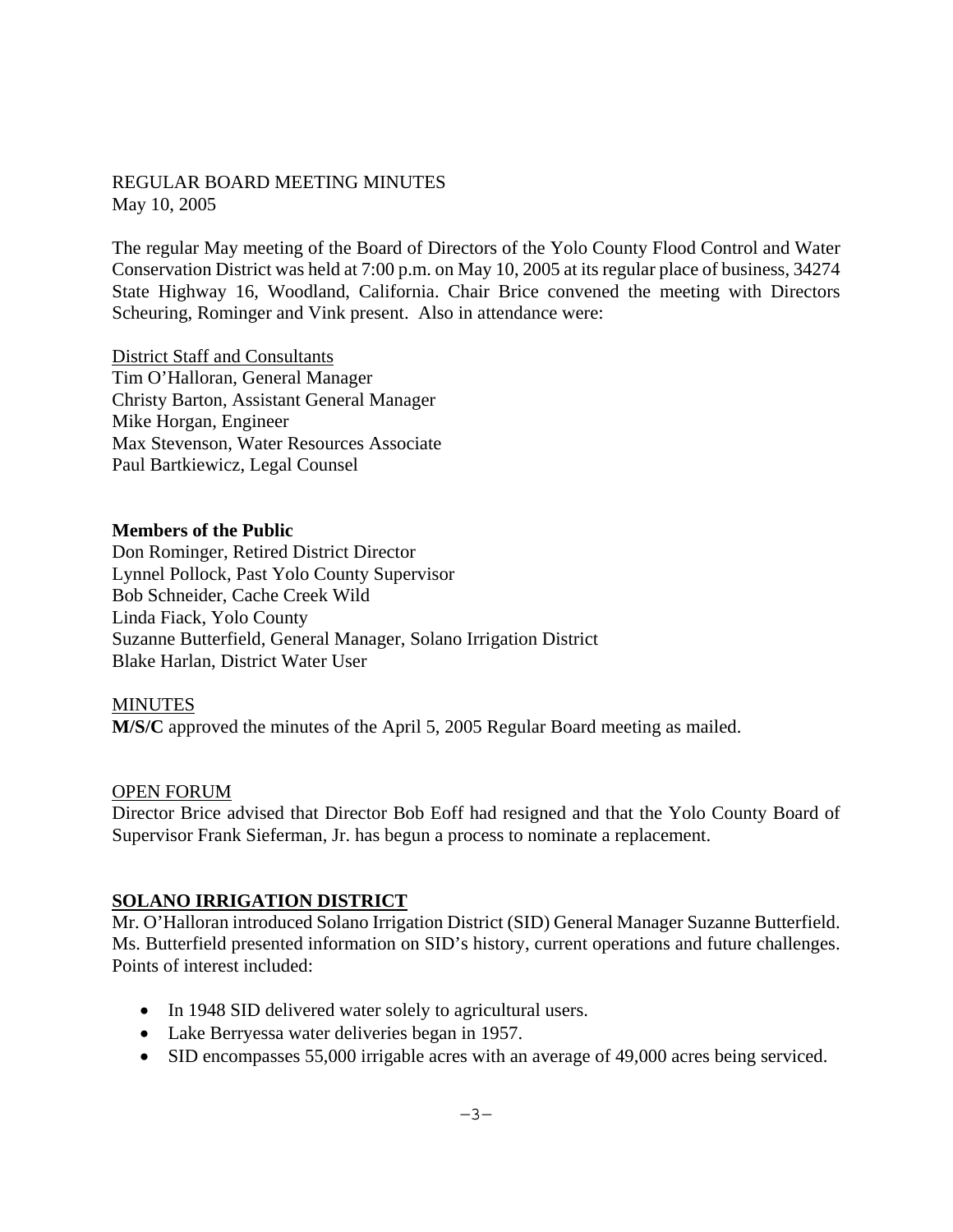- Current SID water deliveries are split 20% to urban and 80% to ag customers.
- Dixon and Suisun City are its main municipal customers.
- USBR owns Lake Berryessa and Monticello Dam.
- SID operations have been affected over time by many factors including:
	- o Changes in aquatic herbicide use and canal cleaning methodology regulations.
	- o Urban development over and around water conveyance facilities.
	- o Increasing water delivery quantities to municipal and industrial users (9 jurisdictions now being served).
	- o Urban customers' requirement for better water quality.
	- o Labor force changes including unionization.
	- o Implementation of a Supervisory Control and Data Acquisition (SCADA) System.
	- o Introduction of the New Zealand mud snail.
	- o Continued customer demand for low water rates.
	- o Need for good stakeholder relationships.
- Sales to cities are governed by written agreements.
- Water charges for major growth customers and developments are each unique but as a rule of thumb are about \$100 per acre foot.
- Ag water charges are comprised of a base water cost of \$18 per acre foot, a standby charge and a parcel value assessment
- SID staff includes 6 engineers, some of whom handle new development impacts and are paid for by the developers.
- Water delivery allocations were needed only in 1991 and then only on a voluntary basis.
- The Putah Creek Accord process is working well.
- Environmental challenges include herbicide usage, canal cleaning operations, ag discharge waiver regulation, habitat conservation plan development and increasing water treatment requirements.
- SID has a 10-year financial plan which identifies expenses, revenues and reserves; it is a good tool; it is updated every three years; it currently calls for a 5% annual rate increase for the next eight years.
- SID has 94 employees, a \$13 million operations (gross) budget and a separate \$2 million annual rehabilitation budget.

Board questions and discussion accompanied Ms. Butterfield's presentation.

Ms. Butterfield also stated that there may be opportunities for SID and the District to work together.

## **WATER AWARENESS MONTH**

Ms. Barton reported on the District's Water Awareness Month's activities and the proposed resolution supporting the statewide Water Awareness Month designation.

**M/S/C** approval of Resolution 05.06 Supporting the Education of the Citizens on California's Complex Water Issues.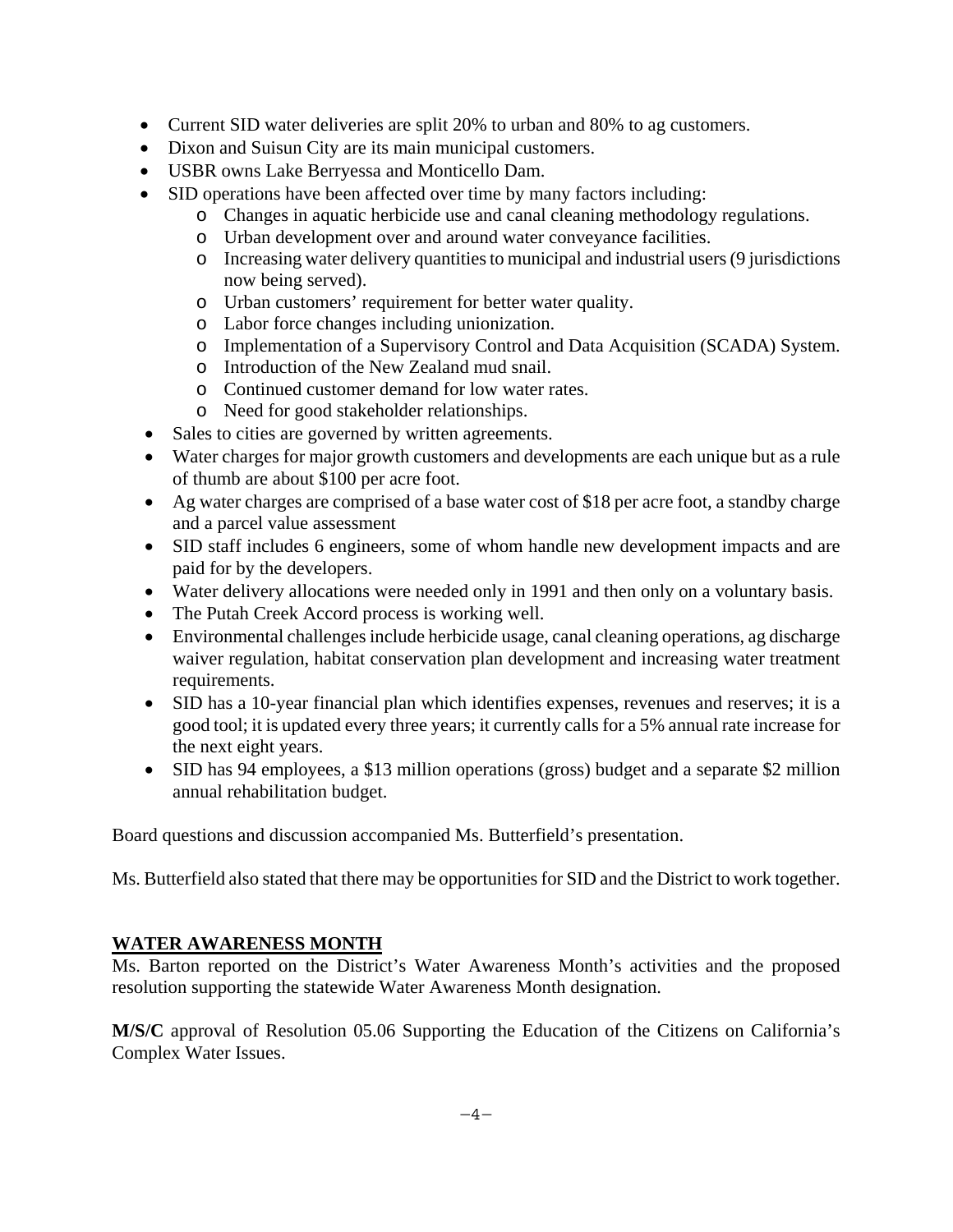# **CACHE CREEK MERCURY STAKEHOLDERS**

Mr. Stevenson reported on the Cache Creek Mercury Stakeholders Working Group's (CCMSWG) efforts to participate in the State's Basin Plan Amendment process which would establish a TMDL for mercury in the Cache Creek Watershed. He outlined the April 19, 2005 letter from Yolo County to the State regarding the Working Group's position on the matter. He also introduced a letter of District support for the recommendations, comments and concerns expressed in the April 19<sup>th</sup> letter.

Board discussion followed.

**M/S/C** approval to send a Letter of Support for the CCMSWG and the concerns raised in the April 19, 2005 Yolo County letter.

### **INTEGRATED REGIONAL WATER MANAGEMENT PLAN (IRWMP) PLANNING GRANT APPLICATION**

Director Scheuring reported that the Water Resources Association of Yolo County (WRA) has prepared a planning grant application for further development of the IRWMP. An agenda report and work plan were provided in the Board agenda package. The application is for an amount of \$500,000 from Proposition 50 funds with \$100,000 allocated to a public participation process. The WRA has \$70,000 of member funding available for this process. Member agency staff efforts will be required but are reimbursable only if incurred after January 1, 2006. The Plan's development will allow WRA agency members to be eligible for Proposition 50 project implementation funding.

Mr. Scheuring also reported that the key elements of the Plan included Water Supply, Water Quality, Storm Drainage and Flood Hazards, Aquatic and Riparian Ecosystem Enhancement and Recreation, and that a substantive plan is needed to further water issues in Yolo County.

Board discussion followed.

**M/S/C** approval to write a Letter of Support for the WRA grant application; and approval for Resolution No. 05.07 authorizing the District to act as the fiscal agent for the WRA for the grant.

## **FISCAL YEAR 2005/2006 BUDGET**

Director Vink reported that the Finance Committee performed on exhaustive review of the proposed FY 2005/2006 Operation and Capital Budgets. He stated \$321,000 will required from reserves in order to meet projected expenses.

Mr. O'Halloran provided highlights of the budget including:

- The loss of \$380,000 property tax income due to ERAF.
- The use of budgets as planning and financial control documents.
- Revenue and expense forecast breakdowns.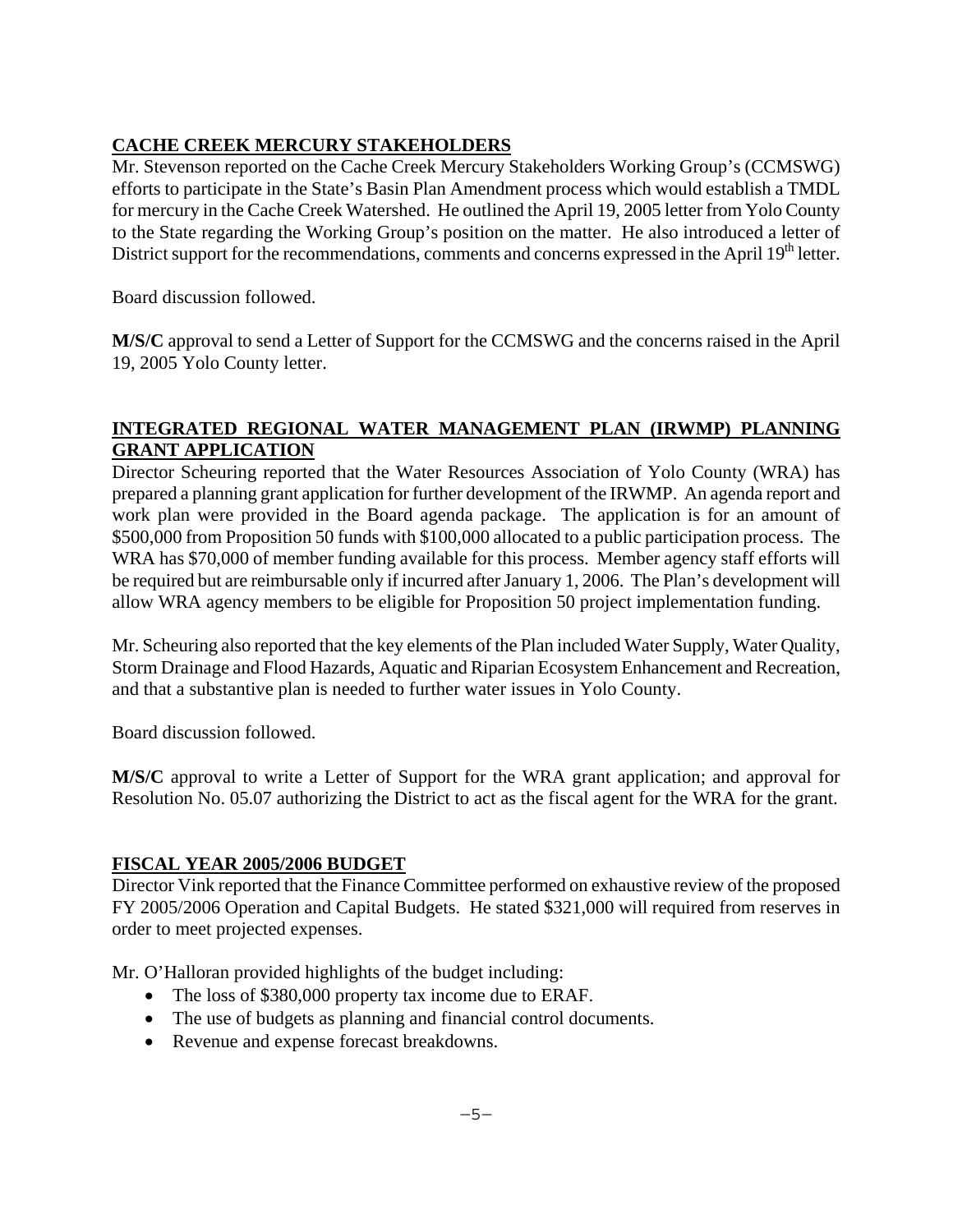Board discussion followed on planning, budgeting, scheduling, vehicles, and fuel matters.

Director Scheuring asked that a mid-year review process be formalized.

**M/S/C** adoption of the proposed 2005/2006 Operating and Capital Budgets as presented in the Board package.

## **WILD AND SCENIC AD HOC SUBCOMMITTEE**

Director Rominger reported on the District's presentation at the State Assembly Committee hearing on Cache Creek Wild and Scenic legislation (AB 1328). He advised that Assembly Member Wolk indicated she would address District needs.

Mr. Bartkiewicz stated that the District is working with the Cache Creek Watershed Coalition on language to address District issues regarding water rights protection, Federal Wild and Scenic designation, mercury control and non-native species management. He also advised that the bill is now at the Appropriations Committee and remains a 1-year bill.

## **REGIONAL TREATED SURFACE WATER PROJECT**

Mr. O'Halloran provided the Board with an update on District participation in the development of an MOU between the Cities of Davis and Woodland and UC Davis for preparation of an EIR for a Regional Treated Surface Water Project. He advised that there will be a meeting on the matter next week, that he will bring information to the Board at its next meeting and that the City of Davis is acting as the lead agency.

Board discussion followed regarding District participation, its likely financial commitment and the timing and scheduling of the project.

## **DIRECTORS' REPORTS**

Director Rominger reported that his new baby boy was born last Monday and all are doing okay.

Director Scheuring reported that he and Mr. O'Halloran recently viewed Willow Slough and Cache Creek via helicopter.

Director Vink advised that on May 26, 2005 the District will hold its Annual Water Conservation and Stewardship luncheon.

## **ATTORNEY'S REPORT**

Mr. Bartkiewicz reported the NCWA is litigating the SWRCB water right fee assessments and that a count ruled to reject a challenge that the assessments were a tax.